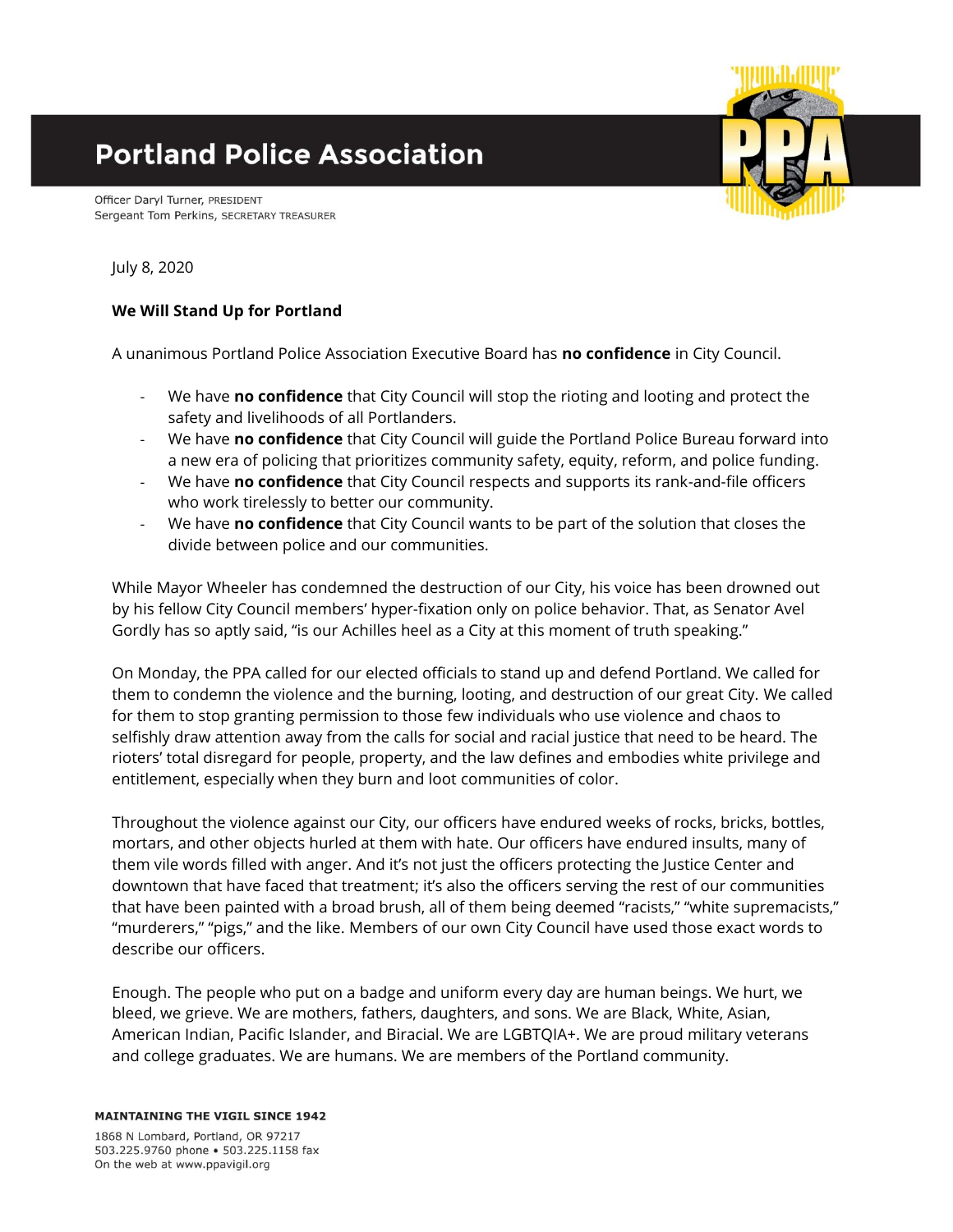Our City Council should stand up and remind our communities that our officers are humans. Demonizing and vilifying the people in uniform does no good. It does not address systemic racism. It does not address police reform. It does not rebuild trust between the police and the community.

Our City Council should stand up and remind our communities that we must work to heal our City, not destroy it. Violence in our streets does not fix social and racial inequities. Burning down the Justice Center or destroying a federal courthouse brings no one justice.

**If City Council won't stand up for Portland, we will.** The PPA will be pushing two initiatives forward that are focused on community safety, police funding and reform, and internal and external racial equity.

Pastor Rev. J.W. Matt Hennessee and I will hold standing, quarterly roundtables that bring together police and our community. We will be inviting members of the faith community, local community members, local law enforcement executives, local law enforcement officers, and local and state elected officials to attend. The simple act of sitting together and talking can be profound. We want change. We want healing. We want to ensure that we protect all Portlanders and give them a constructive, meaningful opportunity to speak openly and freely about social and racial justice. To get there, we must continue to engage with one another. We must continue to have difficult conversations.

We won't stop there. The words "police reform" don't scare us. In my 29-year career, I have evolved daily as a person and as a police officer. And every day, the Police Bureau has grown and improved as an organization. Now is the time to continue growing, improving, and evolving. Defunding police in our City will not improve or reform the police. To reach those goals, we must invest in our Police Bureau. To that end, the PPA has announced an eight-part reform platform based on reasonable and constructive efforts to improve policing services for all of Portland, available at [www.fundpolicereform.org.](http://www.fundpolicereform.org/)

Together, we can make a difference. Together, we can improve. Together, we can heal. The PPA and its members will stand up for Portland. We will be part of the solution.